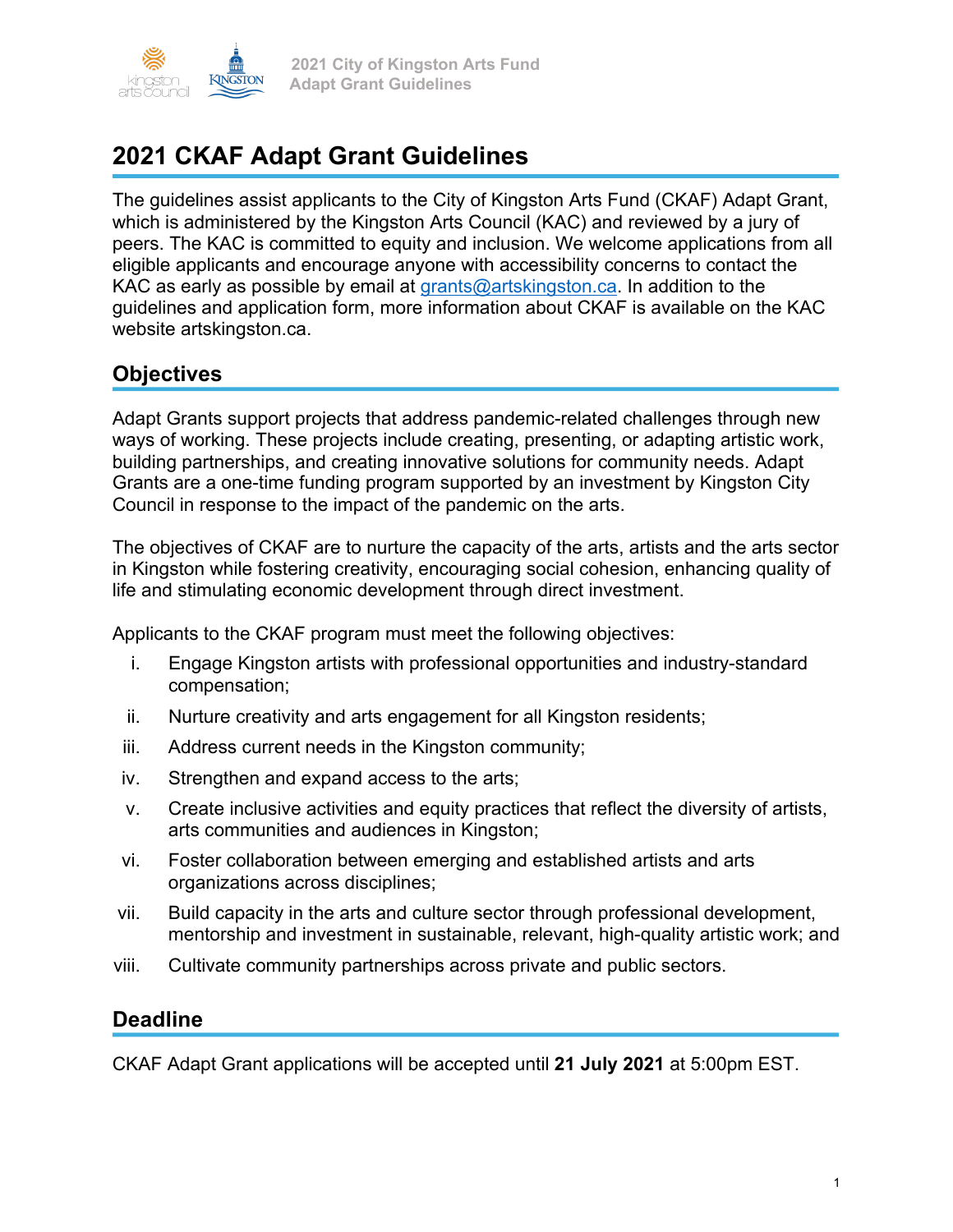

#### **Extensions**

Deadline extensions are only granted for extenuating circumstances and cannot exceed ten business days. An extension request must be made to the KAC no less than five business days in advance of the deadline. The KAC may require documentation in some circumstances. All extensions are granted at the discretion of the KAC Executive Director.

### **Eligibility**

In order to be eligible to apply for an Adapt Grant, applicants must be located in the City of Kingston and be one of the following:

- A professional artist or arts professional;
- An incorporated non-profit arts organization; or
- An unincorporated artist collective or ad-hoc group.

A **professional artist or arts professional** (curator, programmer) has developed skills through training and/or practice and: is recognized as such by artists working in the same artistic traditions; has a history of public presentation or publications; seeks payment for their work; and actively practices their art.

**Artist collectives and ad-hoc groups** are a group of three or more artists who have come together for the purposes of artistic creation and presentation in a collective artistic endeavour. Note that a collective has ongoing activities and will continue working together, while ad-hoc groups are formed for the purpose of a one-time project. In order to be eligible for this grant, collectives and ad-hoc groups must have a bank account in the name of the group.

**Non-profit arts organizations** are either non-profit organizations or registered charities with a mission or mandate focused primarily on artistic creation and presentation. These organizations must be incorporated in Ontario or federally, have a head office in Kingston, and be governed by a volunteer board of directors or an advisory board.

Applicants who receive another CKAF grant are eligible to apply for an Adapt Grant. However, organizations or collectives receiving CKAF Operating or Project Grants in 2021 must demonstrate that the activity in their Adapt Grant application is separate from their usual operations or a project funded by CKAF and is aligned with the objectives of this program. Individual artists receiving CKAF Resiliency Grants in 2021 are eligible to receive an Adapt Grant.

Additionally, applicants receiving grants from the City of Kingston other than CKAF are eligible to receive Adapt Grants. Applicants must demonstrate that their Adapt application is separate from the activities and projects funded by another City of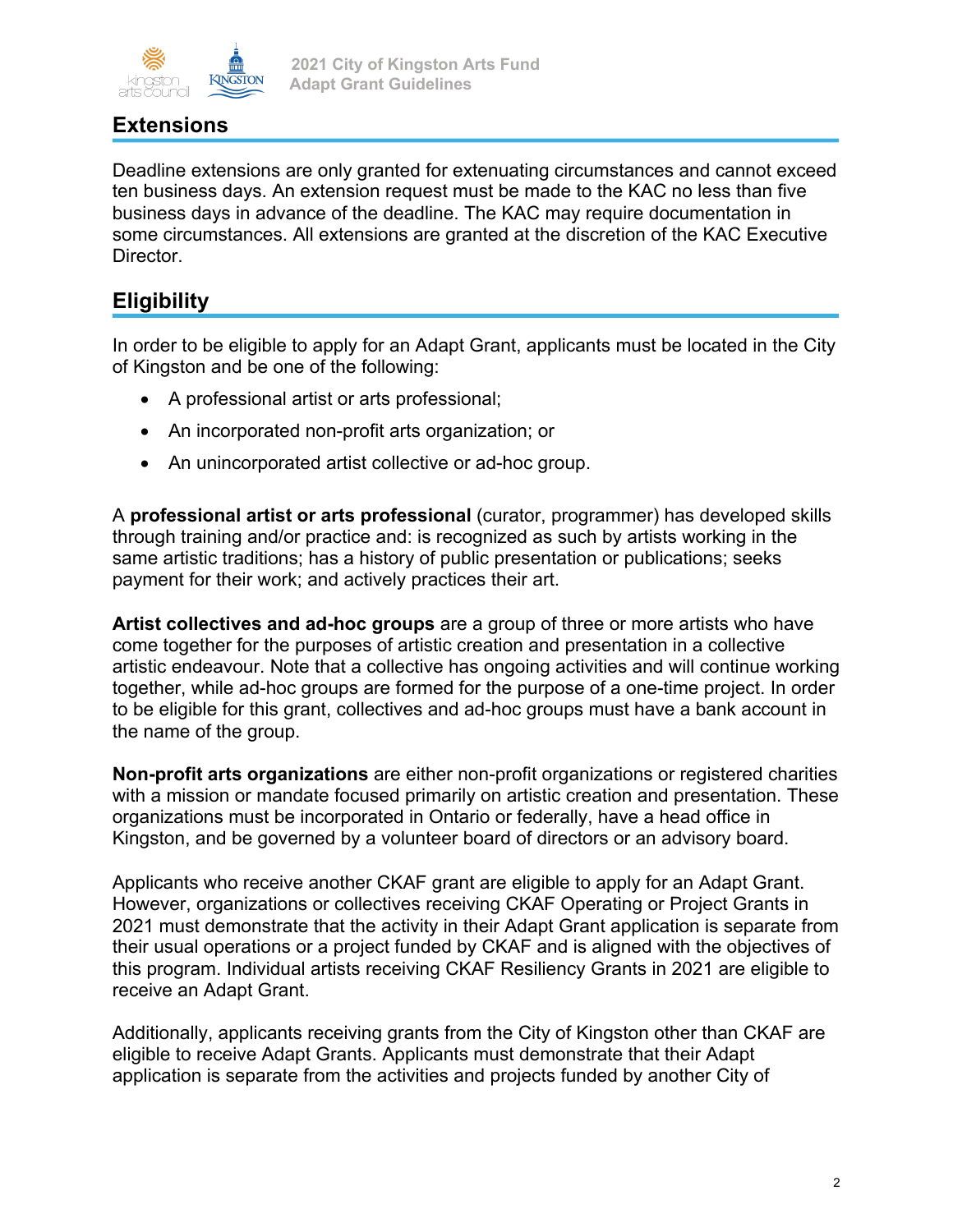

Kingston grant. In-kind support is excepted, especially as it may relate to participation in multi-partner initiatives.

Charitable organizations or foundations whose primary mission is fundraising are ineligible for this grant.

City of Kingston Arts & Culture Services and KAC permanent and contract staff may not hold a primary role (someone who occupies an executive and/or decision-making staff or board position) with any group applying to CKAF.

### **Submission Process**

Applications are available for download on the KAC website. The application form includes a checklist that identifies all materials required as part of a complete application. Applications are in PDF-fillable format. Please fill out the application form using Adobe Reader. It can be downloaded for free at: https://get.adobe.com/reader/. Applications are submitted by email only to grants@artskingston.ca. Printed copies will not be accepted. Detailed submission instructions are included on the application form.

After applications are received, the KAC assesses and confirms the eligibility of each application. Applicants will receive a notification email letting them know that their application has been received and is eligible. Applications may be deemed ineligible by the KAC if it is determined that they do not comply with the eligibility criteria as per CKAF guidelines or if the application is incomplete and the missing information is not submitted by the application deadline. Applicants will be notified if their application is deemed ineligible.

If an applicant realizes there is an error in their application after it is submitted, they may correct or update their application until the deadline. Once the deadline has passed, all eligible applications will be submitted to the jury "as is" without alteration or correction.

### **Grant Amounts and Allocation**

The jury will award Adapt Grants between \$4,000 and \$10,000. When allocating and awarding funds, the jury must balance: supporting the maximum number of eligible, high-quality applications that would be beneficial to the Kingston community; ensuring applications are viable, accountable, and responsive to community needs; and awarding grant amounts that are sufficient to enable the success of the application.

## **Funding Period**

CKAF Adapt Grants are for a maximum term of 12 months from 1 September 2021 to 30 September 2022.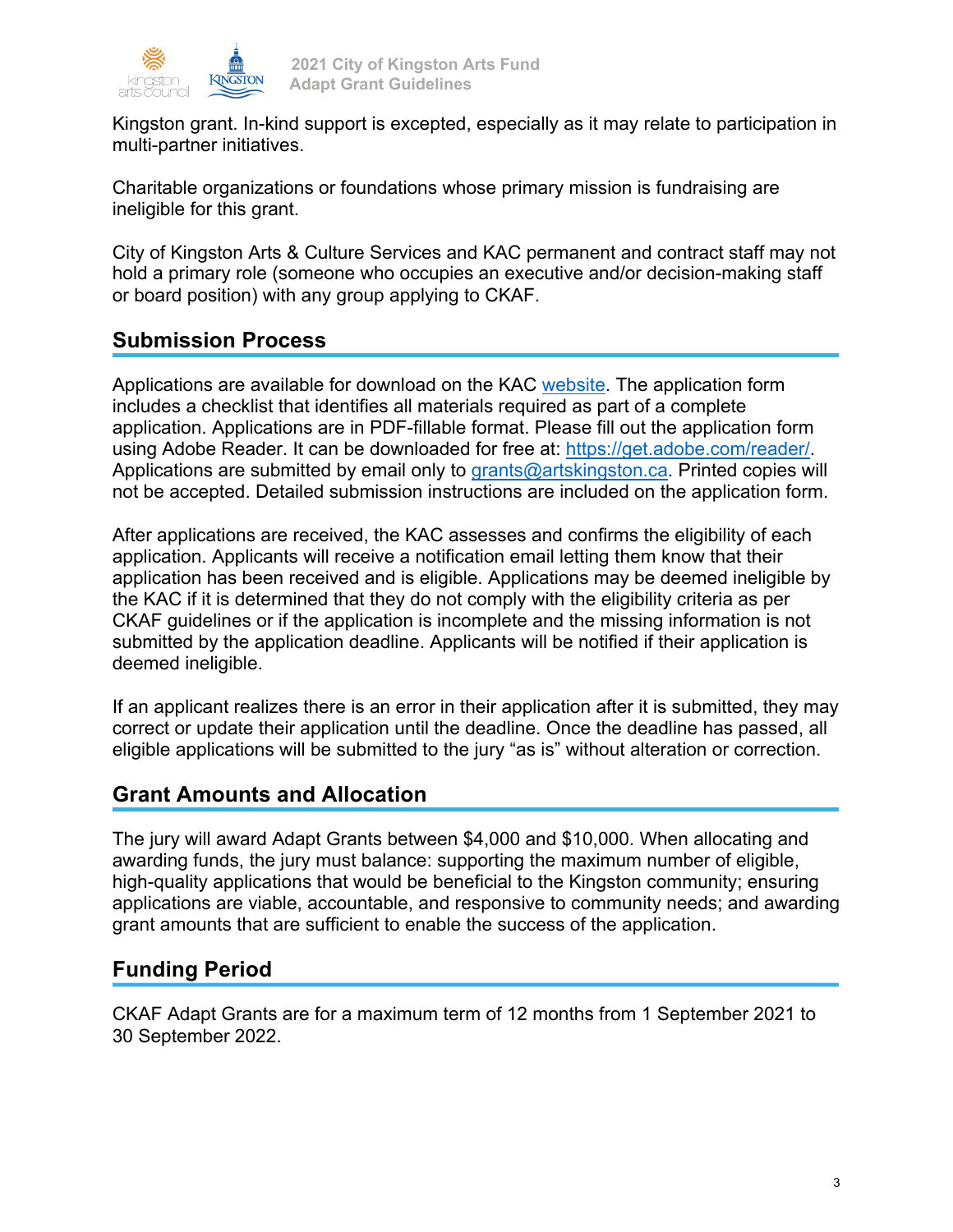

## **Eligible Costs**

Eligible expenses include:

- artist fees for the creation of new work;
- artistic production, presentation, and dissemination costs for the creation and distribution of new work;
- project administration costs (not exceeding 20% of total budget);
- marketing, promotion, audience development, and community outreach;
- venue, studio, or workspace rental;
- costs related to accessibility for Deaf artists and audiences and/or artists and audiences with disabilities; and
- minor equipment or software to upgrade the technology, workspaces, or health and safety items required to carry out the proposed project.

#### **Ineligible Costs**

CKAF Adapt Grant funding may not be used for:

- Major capital purposes including but not restricted to the purchase of land, equipment, fixtures or physical facilities;
- Furthering a for-profit venture or to advantage a for-profit partner;
- A project that is funded by the City of Kingston, through CKAF or another grant program, or that appears on more than one CKAF grant application in the same year;
- Fundraising events and projects;
- Recovering the costs of a project deficit or an organization's financial deficits;
- Programs/services that are delivered by an organization aligned with any political party; and
- Paying for expenses incurred prior to the ratification of the grant results by the Kingston Arts Council Board of Directors (September 2021).

## **Adjudication Process**

Applications are reviewed using a peer assessment process that engages jurors who are representatives of the arts, arts professionals and arts practitioners in the City of Kingston. They are selected by the KAC for their knowledge of the arts, high standing within the arts community, awareness of the City of Kingston context and broader arts environment and, where possible, are reflective of the gender, demographic and cultural diversity of Kingston itself. The jury evaluates applications based on CKAF objectives and the assessment criteria.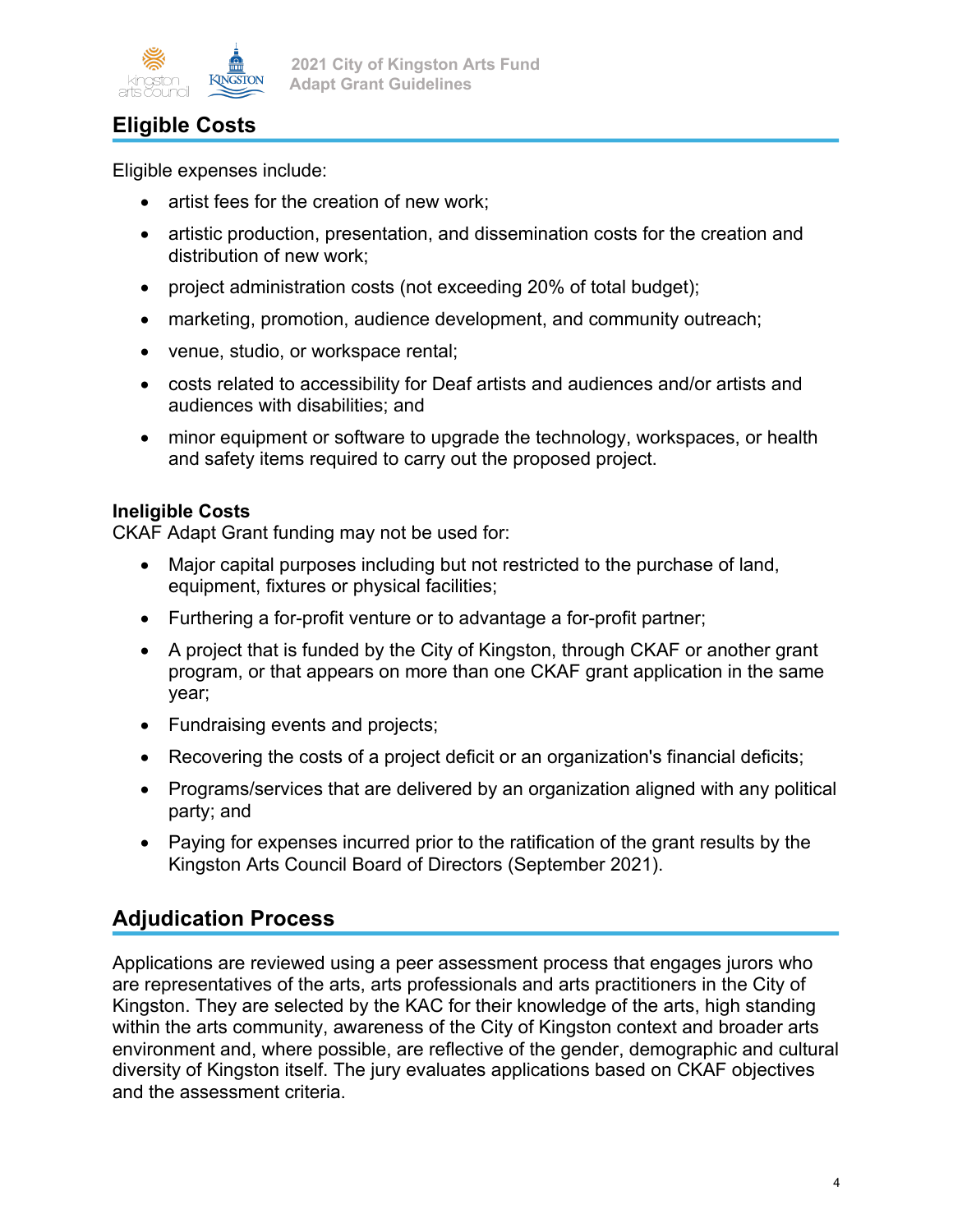

The Kingston Arts Council Board of Directors will review the recommendations for funding to ensure compliance with program objectives and evaluation criteria. Decisions of the jury and the KAC Grants Committee that have been ratified by the KAC are final.

### **Assessment Criteria**

CKAF Adapt Grant applications are assessed based on the following criteria. The jurors assign each of the assessment criteria below a score on a scale of 1 to 5: 1(poor), 2(fair), 3(average), 4(very good), and 5 (excellent).

- How well the applicant demonstrates understanding of current pandemic-related community needs and addresses these needs through the proposed project
- How well the project demonstrates innovation through new ways of working in response to the impacts of the pandemic
- The potential for collaboration between emerging and established artists and organizations, and the potential to build capacity in the arts sector through mentorship and professional development opportunities
- The creation of activities that engage the community and address access, diversity and inclusion as defined by the CKAF guidelines
- The ability of the applicant to cultivate partnerships across the broader Kingston community in the private and public sector
- The viability and clarity of the application and the capacity of the applicant to successfully execute the project
- The potential of the budget to realistically and successfully fund the project
- The commitment of the project to compensating all artists and employees at industry-standard rates
- How well the project's internal equity practices address the needs of diverse staff, volunteers, artists and community partners

Definitions have been provided for the terms access, diversity and inclusion:

- *Access* encompasses the physical, financial, intellectual, and socio-economic accessibility of programming, events and venues.
- *Diversity* addresses the non-material culture of the organization, specifically the way in which it welcomes people of varying ability, income, language, incarceration history, cultural background, race, ethnicity, faith, gender, orientation and education level.
- *Inclusion* refers to the removal of material or non-material barriers to participation, through policies in human resources, strategic planning, physical environment, programming, audience, community development and budget management.